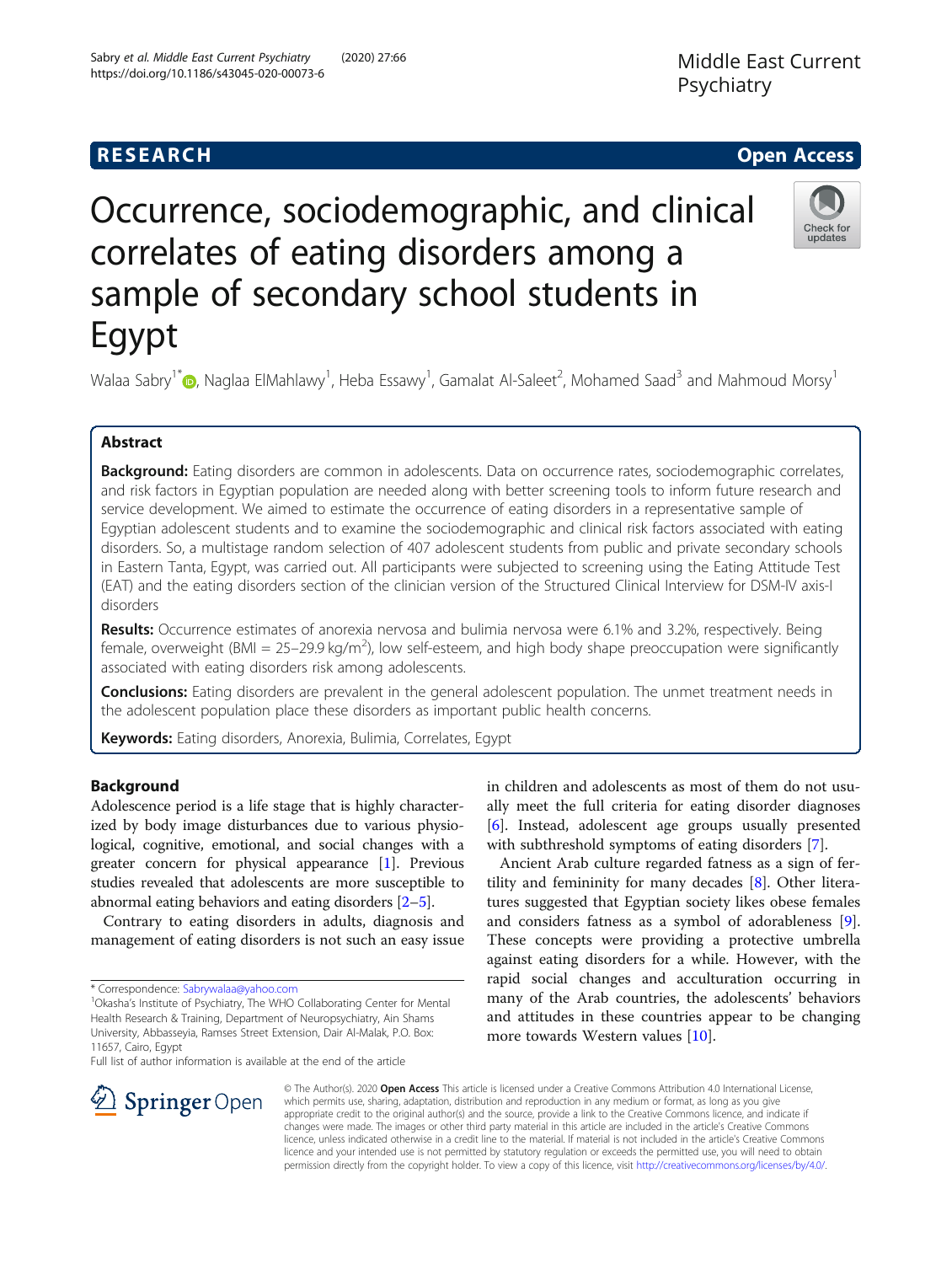Early identification of eating disorders among school students is crucial, as various studies have confirmed that teachers could be considered as a great aid to the prevention of such disorders, if they receive adequate training [\[11](#page-7-0)]. Teachers are hardly receiving training in healthy nutrition styles and eating disorder prevention techniques, so they usually show a great lack of knowledge as a barrier to implement eating disorder prevention programs at schools [\[12](#page-7-0)–[14\]](#page-7-0).

This motivated the research team to study the magnitude of such an underestimated problem in Egypt. The objectives of this study are to estimate the occurrence of eating disorders in a sample of secondary school students in the Eastern area of Tanta, Egypt, and to examine their associated sociodemographic and clinical risk factors.

# **Methods**

#### Study design

This study is a descriptive, cross-sectional, school-based study.

#### Site of the study

This study was conducted in Tanta, Egypt. A sample of adolescent secondary school students in Tanta was drawn. According to statistical data for the academic year 2016/2017, which has been obtained from decisionmaking support and information center, statistical management of Gharbia Governorate, Tanta, is sectioned into Eastern and Western geographical areas; these areas have nearly equal number of students. The Eastern area was included in the study for its easier accessibility to the research team. In Eastern Tanta, both types of schools include totally 12,784 students, and governmental schools include 11,604 students (5955 males and 5649 females) while private schools include 1180 students (591 males and 589 females).

#### Calculation of sample size

The determination of the size of this sample was done after the consultation of a statistician. Stratified random sampling was used in this study sample size and was statistically calculated by considering the total society size  $= 12,784$ , error percentage  $= (0.05)$ , percentage of availability of the character and objectivity = 70%, and the corresponding standard class of significance = 95%. Thus, the study sample must be not less than 407 according to the used equation of calculated sample size and it was allocated to ensure the suitability of the chosen sample to the total number of students: 300 students from governmental secondary schools and 107 students from private secondary schools.

From each type of the above-mentioned schools, stratification was done, where two schools were selected by random sampling, then from each selected school, classes were selected also by random sampling, and from the selected class, students were also selected by simple random sampling. The study included students of both genders with an age range between 16 and 18 years and who were agreed to participate in the study. Students with a known history of psychiatric and/or medical disorders or a history of being maintained on any medications were excluded from the study.

### Ethical consideration

The authors received the approval of the Ministry of Education before conducting the study procedures. In addition, a written informed consent was obtained from the school manager for all included students who approved to participate in the study. All subjects were informed about the questionnaires being used in the study and students who only agreed to share in the study were included. Interviews with the students were done at each school in private rooms that were determined by the school manager in order to ensure confidentiality. The study was conducted in accordance with the guidelines of the Research and Ethics Committee of the Institute of Psychiatry, Ain Shams University.

#### Procedure

The data were collected by direct interviewing of the students in suitable settings inside their schools during the academic year of 2016–2017. The students completed the following tools:

- 1- Semi-structured clinical data sheet: Semi-structured clinical data sheet is routinely used at Ain Shams University Institute of Psychiatry. It consists of sociodemographic data, including age, gender, education, and social status.
- 2- Eating Attitudes Test (EAT40): The Eating Attitude Test (EAT) is the most widely used self-report test for screening large populations for attitudes and symptoms characteristic of eating disorders [[15](#page-7-0)]. The recommended cut-off score is 30 and scores above or equal to 30 are frequently associated with abnormal eating attitudes and behavior  $[16]$ . An Arabic translated and validated version was used in this study [[17](#page-7-0)]. The psychometric features of the Eating Attitude Test Questionnaire (EAT) are described in an Egyptian population of secondary school girls ( $n = 351$ ) and pointed to the overall coherence of the EAT in this population [[17](#page-7-0)].
- 3- Arabic version of Eating disorder section of Structured Clinical Interview for DSM-IV (SCID I Clinical version)  $[18]$ : It was used to confirm the diagnosis of axis-I psychiatric conditions and to detect various types of eating disorders. It was chosen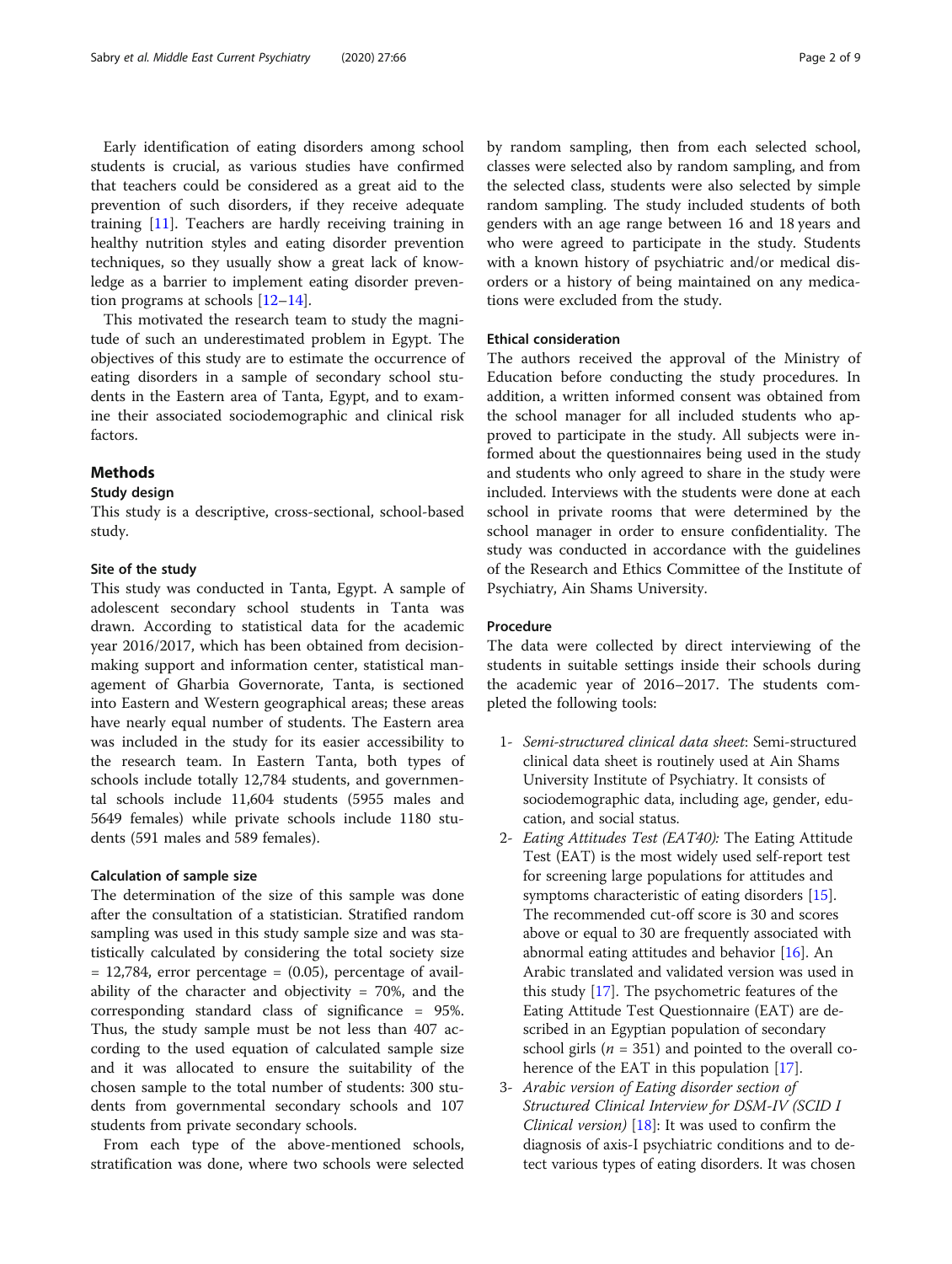for relatively easier administration in a clinical setting. The Arabic translated and validated version of the Structured Clinical Interview for DSM-IV axis I Disorders (SCID-I) was used [[18\]](#page-7-0). It was applied on candidates who were found positive on EAT-40 Scale (with EAT40 score  $\geq$  30).

- 4- Body Shape Questionnaire-Revised-10 (BSQ-R-10) [\[19](#page-7-0)] *Arabic version* [[20](#page-7-0)]: The Body Shape Questionnaire (BSQ) is a widely used scale to assess body dissatisfaction. It has been found to be valid by Cooper and colleagues (1987) [\[21](#page-7-0)]. Its concurrent validity was established by the significant correlations between BSQ-34 (the original version) and the total score of EAT26 and Body Dissatisfaction subscale of Eating Disorder Inventory Questionnaire. It was administered to assess the degree to which one is preoccupied with the size and shape of one's body. Several short forms of the BSQ have been introduced. One of them is the BSQ-R-10, on which items are scored on a 6-point Likert scale, ranging from 1, never, to 6, always. The total scores range from 1 to 6, and higher scores indicate increased preoccupation with body shape [\[19](#page-7-0)]. the BSQ–R–10 was cross-validated in another sample of female adolescent students, and its psychometric properties were further supported. The Arabic translated and version was used in this study [[20](#page-7-0)].
- 5- Self-esteem Scale [\[22](#page-7-0)]: The self-esteem scale is an Arabic self-reported questionnaire that was designed to measure the overall self-esteem of the reporter. It assesses the self-view of the reporter to his capabilities in different situations. It is composed of 30 items rated as follows: frequently  $= 2$ , sometimes  $= 1$ , and never  $= 0$ . Items indicating low selfesteem are inversely scored. Higher scores indicate higher self-esteem, and it was validated and standardized to be used in various age groups including adolescents [\[22\]](#page-7-0). Sociodemographic data were reported, and height and weight were measured for all students who agreed to participate in the study. Then, EAT40, BSQ-R-10, and Self-esteem Scale were administered for all students who agreed to participate in the study. Lastly, SCID-I was applied only for the students with EAT40 score  $\geq 30$  in private places that were determined by their school managers.

## Statistical analysis

The collected data were statistically analyzed using SPSS software (Statistical Package for the Social Sciences, version 19, SPSS Inc. Chicago, IL, USA). For quantitative data, the range, mean, and standard

deviation were calculated. Boxplots were performed to illustrate median and first and third quartiles of the quantitative data.

For qualitative data, which describes a categorical set of data by frequency, percentage, or proportion of each category, comparison between two groups and more was done using chi-square test  $(\chi^2)$  and Fisher's exact test.

For comparison between means of two groups of parametric data of independent samples, Student's  $t$  test was used.

To predict the presence or absence of an outcome based on a set of predictor variables, binary logistic regression and multinomial logistic regression were done. For each of the independent variables, logistic regression coefficients (B) are calculated and used to estimate odds ratios (EXP (B)) for each of the independent variables as risk factors for eating disorders and its types among the studied secondary school students.

P value was considered significant when  $P < 0.05^*$  and highly significant when  $P < 0.001**$ .

# Results

# Sample characteristics

The study sample included 407 secondary school students: 207 were males (50.9%) and 200 were females (49.1%). The mean age for the studied sample was 16.05 ± 0.23 years, and they were distributed as 107 students (26.3%) from private schools and 300 students (73.7%) from governmental schools. Their body weight ranged between 34 and 130 kg with a mean of  $65.06$  kg  $\pm$  14.84 (other sociodemographic and clinical data are shown in Table [1\)](#page-3-0).

Results revealed that 83 students (20.4% of the study sample) were highly preoccupied with their body shape using the body shape questionnaire-revised-10 (BSQ-R-10) and that 14 students (3.4% of the study sample) were having a low level of self-esteem using the Self-esteem Scale.

The Eating Attitude Test scores among the studied sample ranged between 3 and 61 with a mean of 18.53  $\pm$ 9.25. A percentage of 9.3% of the studied population were estimated to meet criteria for eating disorders according to the eating attitudes test (EAT) cut-off point.

# Occurrence of eating disorders (diagnosed by SCID-1) and its types among the study sample ( $n = 407$ )

By the use of SCID-I, it confirmed that 9.3% of the studied population have been diagnosed with eating disorders, distributed as 13 students (3.2% of the total sample) were having anorexia nervosa and 25 students (6.1% of the total sample) were suffering from bulimia nervosa (Table [2\)](#page-4-0).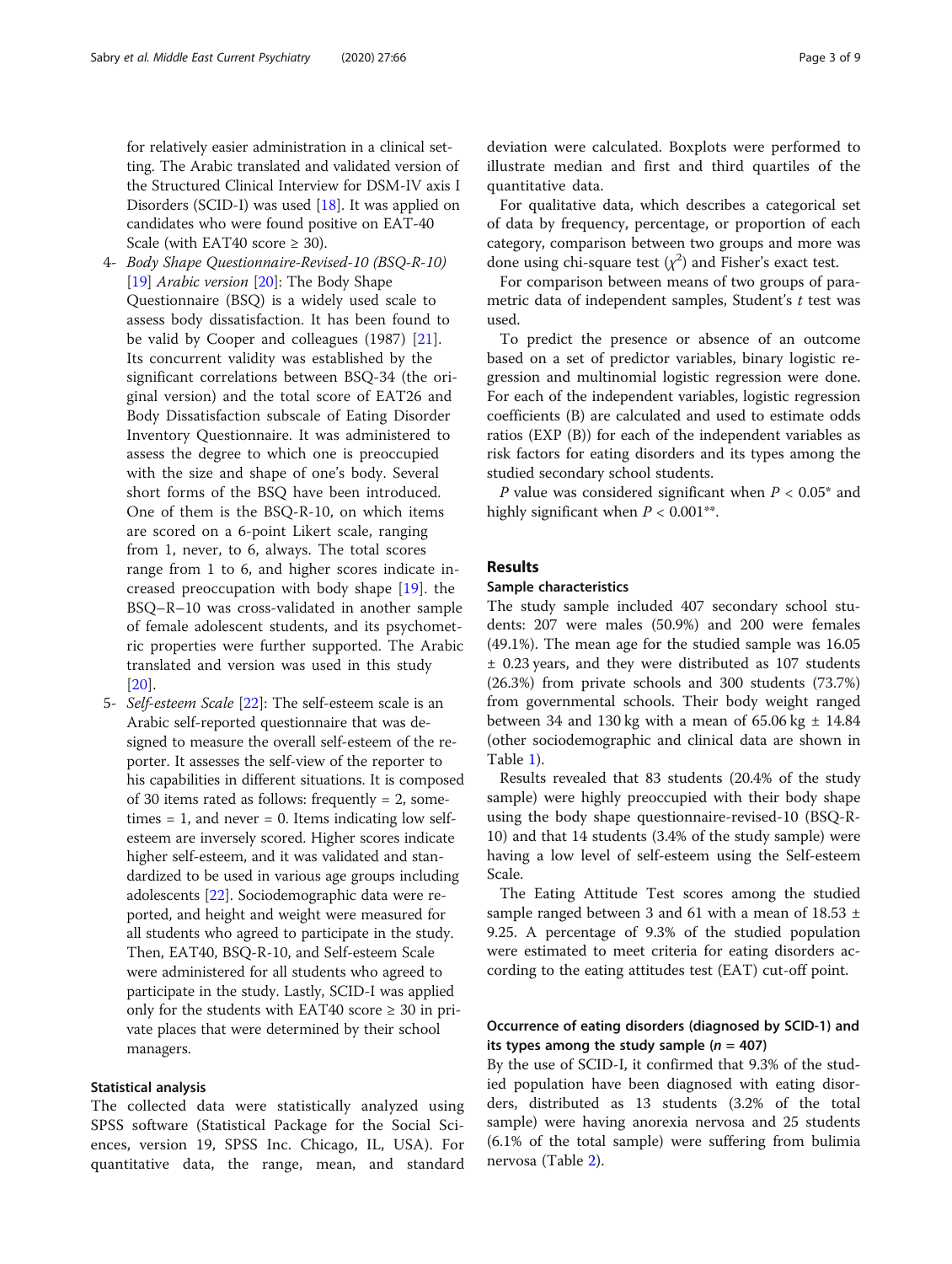<span id="page-3-0"></span>Table 1 Sociodemographic and clinical characteristics of the study sample

| <b>Variables</b>                                      | Secondary school students<br>$(n = 407)$ |                   |  |  |  |
|-------------------------------------------------------|------------------------------------------|-------------------|--|--|--|
|                                                       | Range                                    | Mean $\pm$ SD     |  |  |  |
| Age, year                                             | $16 - 17.5$                              | $16.05 \pm 0.23$  |  |  |  |
| <b>Father's income</b>                                | Ν                                        | %                 |  |  |  |
| No income                                             | 1                                        | 0.2               |  |  |  |
| Not enough                                            | 23                                       | 5.7               |  |  |  |
| Enough                                                | 227                                      | 55.8              |  |  |  |
| Enough and spare                                      | 156                                      | 38.3              |  |  |  |
| Father's description                                  | Ν                                        | %                 |  |  |  |
| Kind                                                  | 338                                      | 83                |  |  |  |
| Dominant                                              | 58                                       | 14.3              |  |  |  |
| Harmful                                               | 6                                        | 1.5               |  |  |  |
| Dictatorial                                           | 5                                        | 1.2               |  |  |  |
| Mother's description                                  | N                                        | %                 |  |  |  |
| Kind                                                  | 364                                      | 89.4              |  |  |  |
| Dominant                                              | 34                                       | 8.4               |  |  |  |
| Harmful                                               | 4                                        | 1                 |  |  |  |
| Dictatorial                                           | 51                                       | 1.2               |  |  |  |
| Crowding index                                        | Ν                                        | %                 |  |  |  |
| One                                                   | 54                                       | 13.3              |  |  |  |
| Two                                                   | 329                                      | 80.8              |  |  |  |
| Three                                                 | 24                                       | 5.9               |  |  |  |
| Home atmosphere                                       | N                                        | %                 |  |  |  |
| Warm                                                  | 202                                      | 49.6              |  |  |  |
| Peaceful                                              | 51                                       | 12.5              |  |  |  |
| Over-criticizing                                      | 37                                       | 9.1               |  |  |  |
| Full of problems, annoying                            | 117                                      | 28.7              |  |  |  |
| <b>Body weight</b>                                    | 34-130                                   | $65.06 \pm 14.84$ |  |  |  |
| Body mass index (BMI)                                 | 16-45                                    | $23.72 \pm 4.72$  |  |  |  |
| Eating attitudes test scores                          | $3 - 61$                                 | $18.53 \pm 9.25$  |  |  |  |
| Body shape preoccupation                              | No                                       | %                 |  |  |  |
| High preoccupation ( $\geq 40$ scores)<br>$(40 - 60)$ | 83                                       | 20.4              |  |  |  |
| Low preoccupation (< 40 scores)<br>$(10 - 39)$        | 324                                      | 79.6              |  |  |  |
| Body shape preoccupation                              | No                                       | %                 |  |  |  |
| High preoccupation ( $\geq 40$ scores)<br>$(40 - 60)$ | 83                                       | 20.4              |  |  |  |
| Low preoccupation (< 40 scores)<br>$(10 - 39)$        | 324                                      | 79.6              |  |  |  |
| Body shape preoccupation                              | No                                       | %                 |  |  |  |
| High preoccupation ( $\geq 40$ scores)<br>$(40 - 60)$ | 83                                       | 20.4              |  |  |  |
| Low preoccupation (< 40 scores)<br>$(10 - 39)$        | 324                                      | 79.6              |  |  |  |

Table 1 Sociodemographic and clinical characteristics of the study sample (Continued)

| Variables                                          | Secondary school students<br>$(n = 407)$ |                |  |  |  |
|----------------------------------------------------|------------------------------------------|----------------|--|--|--|
|                                                    | Range                                    | Mean $\pm$ SD  |  |  |  |
| <b>Body Shape Questionnaire-Revised-10</b>         | Range                                    | Mean + SD      |  |  |  |
| (BSQ-R-10) total scores                            | 10–60                                    | $28.6 + 13.07$ |  |  |  |
| Self-esteem levels                                 | Nο                                       | %              |  |  |  |
| Low level (< 40%) (0-23)                           | 14                                       | 34             |  |  |  |
| Moderate and high levels<br>$(40-100\%)$ $(24-60)$ | 393                                      | 96.6           |  |  |  |
| Self-esteem scale scores                           | Range                                    | Mean $\pm$ SD  |  |  |  |
|                                                    | $11 - 58$                                | $39.65 + 8.99$ |  |  |  |

# Comparison between students with and without eating disorders ( $n = 407$ )

Results showed that eating disorders are highly prevalent among female students ( $P$  value = 0.0001), as eating disorders were prevalent in only 7 male students in comparison to 31 female students, while other sociodemographic factors were not found to be significantly different among students with and without eating disorders (as shown in Table [3](#page-5-0)).

Results revealed that there was a significant statistical difference between students with and without eating disorders with regards to their body mass index, body shape preoccupation, low self-esteem (P value  $\leq$  0.008, 0.000, 0.000, respectively) (detailed data are illustrated in Table [4](#page-6-0)). The mean body weight among students with bulimia nervosa (75.12 kg  $\pm$  18.52) was significantly higher than that students with anorexia nervosa (55.46 kg  $\pm$  8.92). Similarly, students with bulimia nervosa were having a significantly higher body mass index (27.99 kg/  $m<sup>2</sup> \pm 6.14$ ) than students with anorexia nervosa (21.13  $kg/m^2 \pm 2.48$ ).

# Predictive factors of eating disorders among the study sample.

Logistic regression analysis was used to detect the predictive factors of eating disorders. We found that female gender, overweight (BMI =  $25-29.9 \text{ kg/m}^2$ ), low selfesteem, and high body shape preoccupation are predictive factors for eating disorders among adolescent students (as shown in Table [5](#page-6-0)).

#### **Discussion**

Adolescence period is frequently accompanied with special types of problems including body dissatisfaction and disturbed eating behaviors. Adolescent eating disorders are usually having a chronic course and associated with serious psychiatric and medical co-morbidities and complications [\[23\]](#page-7-0).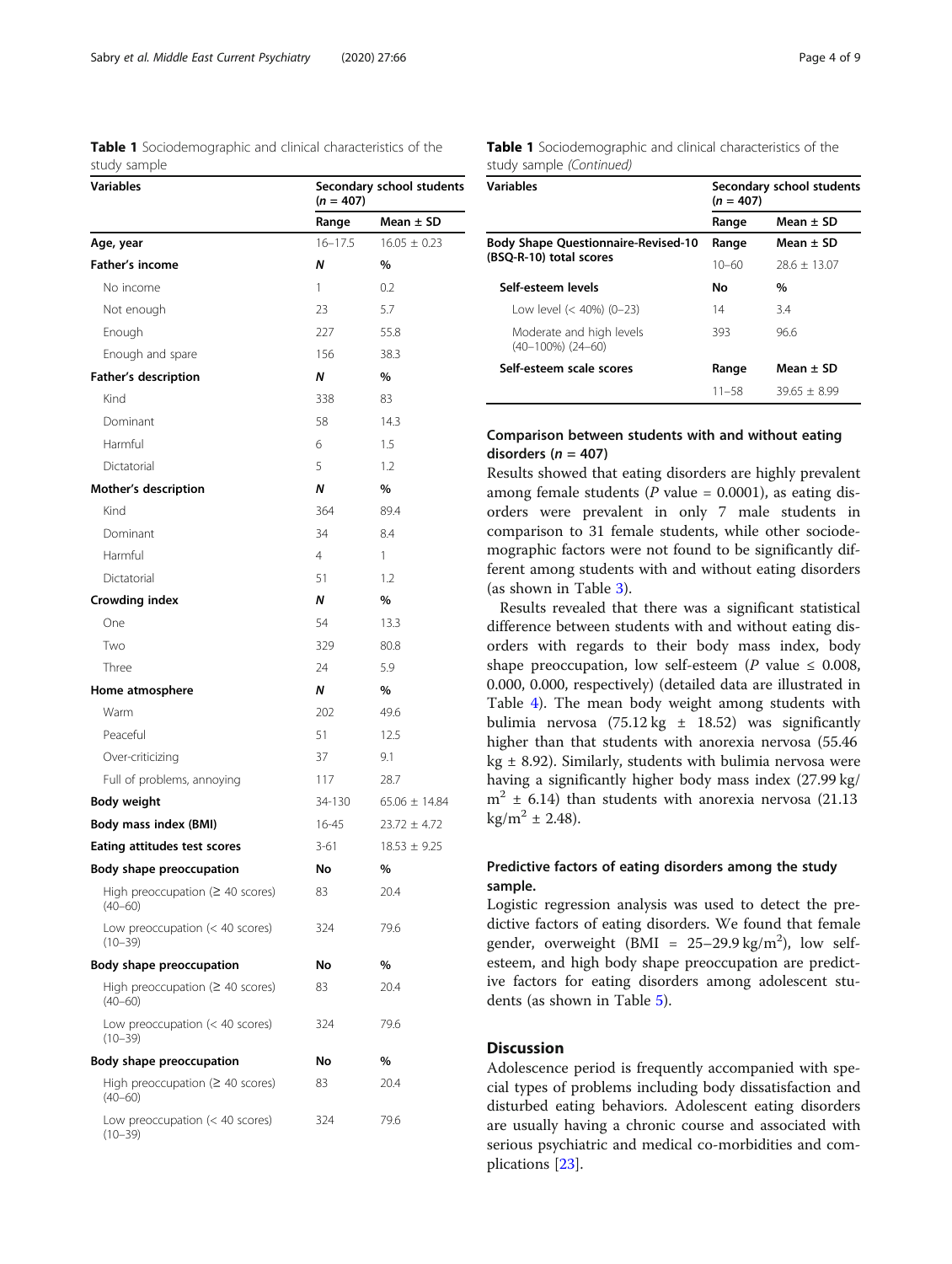<span id="page-4-0"></span>Table 2 Prevalence and types of eating disorders among the study sample

| <b>Variables</b>                             | Secondary school students in<br>Eastern Tanta ( $n = 407$ ) |      |  |  |  |
|----------------------------------------------|-------------------------------------------------------------|------|--|--|--|
|                                              | N                                                           | %    |  |  |  |
| Students with eating disorders               | 38                                                          | 9.3  |  |  |  |
| <b>Students without eating disorders</b> 369 |                                                             | 90.7 |  |  |  |
| Types of eating disorders:                   |                                                             |      |  |  |  |
| Anorexia nervosa                             | 13                                                          | 3.2  |  |  |  |
| Bulimia nervosa                              | 25                                                          | 6.1  |  |  |  |

In the current study, the prevalence of eating disorders (EDs) in a representative scholastic sample was evaluated, and demographic and clinical factors associated with ED were assessed.

The results showed that male participants were significantly ( $P \leq 0.0001$ ) heavier and taller than their female counterparts. These data are concordant with the general view that males were significantly heavier than females from various studies all over the world [[24](#page-7-0), [25](#page-7-0)].

The difference between males and females with regards to body weight could be explained with many biological factors like lower total muscle mass in females than males [[26\]](#page-7-0); males convert more of their caloric intake into muscle, while females tend to convert more into fat deposits [[27\]](#page-7-0). In addition, the greater muscular mass in males is described to be due to muscular hypertrophy as a result of higher levels of circulating testosterone in their blood [[28\]](#page-7-0).

Unsurprisingly, the current study showed that female students are significantly more preoccupied with their body shape (BSQ-R-10 =  $31.68 \pm 13.81$ ) than their male counterparts (BSQ-R-10 =  $25.63 \pm 11.60$ ). These data are in agreement with the results of previous studies which indicated that adolescent females significantly put greater importance of both body weight and shape on self-evaluation than males [\[29](#page-7-0)–[32\]](#page-8-0).

On the Eating Attitude Test (EAT), we found that 9.3 % of Egyptian adolescents had a tendency for disturbed eating behavior. Mintz and O'Halloran (2000) [\[33\]](#page-8-0) reported a high specificity rate for the EAT-40 with an accuracy rate of at least 90% when used to differentially diagnose those with and without eating disorders. It also has an accepted discriminant capacity between clinical and non-clinical samples. This was replicated in the current study, which revealed that all (EAT-40) positive scorers were proved to have a full threshold eating disorder by SCID-1 interview.

These results are consistent with those of other Egyptian studies [[17,](#page-7-0) [34,](#page-8-0) [35\]](#page-8-0). Moreover, our results also agreed with the results of many other studies in Arab and Western countries [\[36](#page-8-0)–[38\]](#page-8-0).

However, the results of a study investigating the eating disturbances among adolescent school girls in Jordan reported that eating disorder occurrence in a population sample using DSM-IV-TR diagnostic criteria is 33.4% which is higher than that observed in both Western and non-Western world [[39\]](#page-8-0). Other studies reported much lower prevalence rates of eating disorders in adolescence. For example, Swanson and his colleagues found that eating disorders are prevalent in 3% of their adolescent samples [\[40\]](#page-8-0). These differences between various studies may be due to the variabilities in sample size, study setting and design, and the studies' targeted age and gender groups.

Moreover, the current study showed that bulimia nervosa is the commonest type of eating disorder encountered in the study sample (6.1% (25) students), while 3.2% (13 students) were having anorexia nervosa.

Although, the most common diagnosis of eating disorders among adolescents is Eating Disorder Not Otherwise Specified (EDNOS), the current study did not find any students with that diagnosis. The reason behind that may be due to the specific psychometric properties of EAT-40 with its ability to differentiate between threshold, subthreshold, and undifferentiated forms of eating disorders, with an accuracy rate of at least 90%. These results were found during the EAT-40 validation with DSM-IV eating disorder criteria [\[33](#page-8-0)]. It is consistent with the findings of this current study that all students with abnormal eating attitudes and behaviors (with EAT-40 score  $\geq$  30) have an eating disorder which was further confirmed by SCID-I.

Contrary to our study, other previous studies revealed lower prevalence rates for anorexia nervosa among adolescents. Prevalence of anorexia nervosa varied from 0 to 1.7% in previous American and European studies [\[41](#page-8-0)–[45](#page-8-0)].

For a long time, anorexia and bulimia have been classified as a Western disorder or the disorder of the developed world, but the current study results clearly demonstrated that this assumption might not be true and confirmed the results of some other studies, which reported that the level of eating disorders is rising in the developing countries [[46\]](#page-8-0).

The higher estimate of AN in our study may reflect the highest level of underestimation of such disorders among this age group. This could reveal the huge magnitude of such mental health problems with decreased awareness of these disorders and limited access to health care specialists and appropriate interdisciplinary teams.

On the other hand, the prevalence of bulimia nervosa differs widely across different studies, with estimates ranging from 0.9 to  $4.6\%$  [[44,](#page-8-0) [47,](#page-8-0) [48](#page-8-0)]. In a previous Egyptian study, bulimia nervosa was prevalent among 14 adolescent secondary school students (6.8%) from a total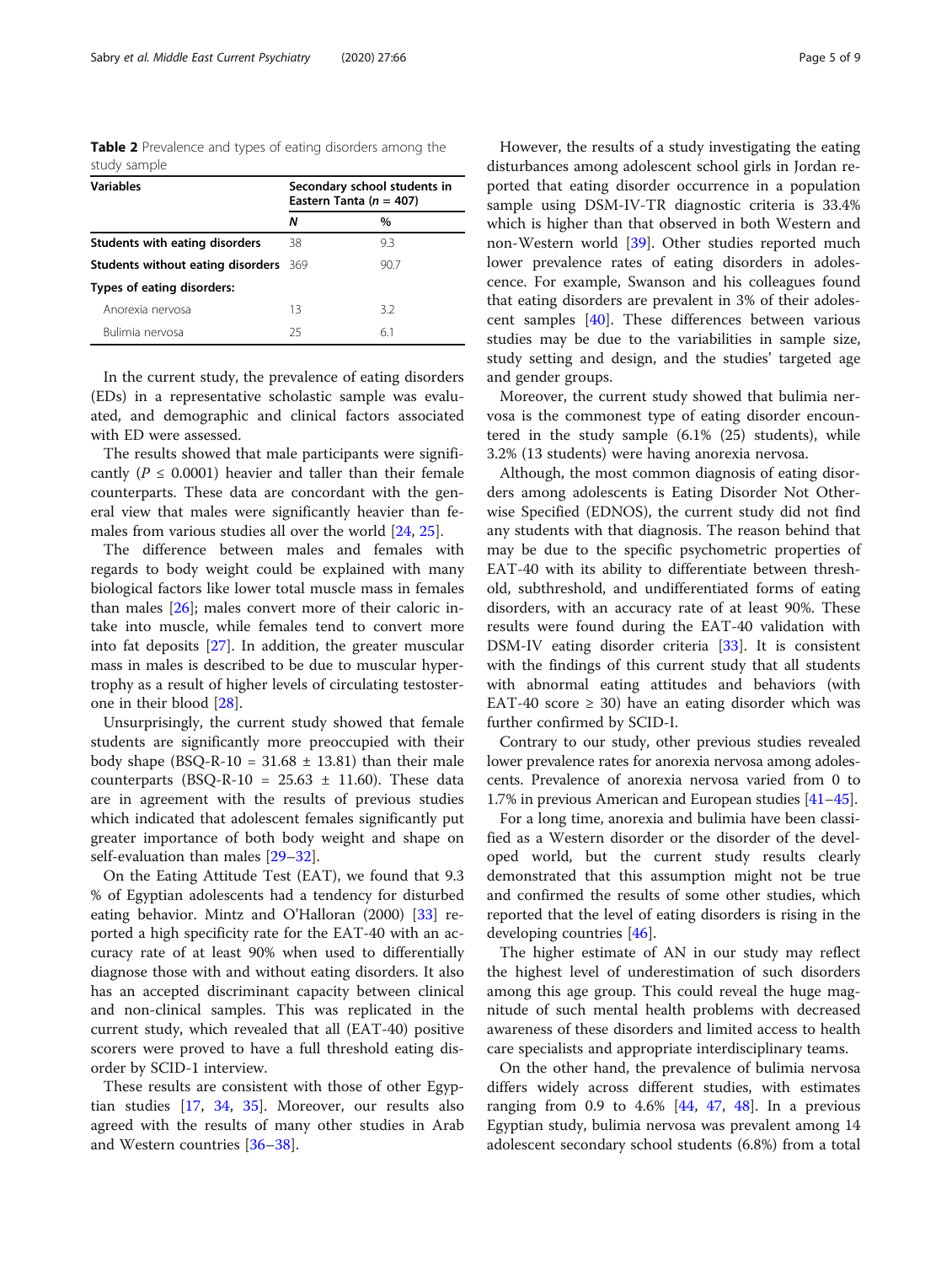<span id="page-5-0"></span>

| <b>Table 3</b> Comparison between students with and without eating disorders as regards sociodemographic data |  |  |  |  |  |  |
|---------------------------------------------------------------------------------------------------------------|--|--|--|--|--|--|
|                                                                                                               |  |  |  |  |  |  |

| Variables                  | Secondary school students in Eastern Tanta | $X^2$ or t test                    |                                        |                  |                 |
|----------------------------|--------------------------------------------|------------------------------------|----------------------------------------|------------------|-----------------|
|                            |                                            | With eating disorders ( $n = 38$ ) | Without eating disorders ( $n = 369$ ) | and $P$<br>value |                 |
| Age (years)                | Range                                      | Mean $\pm$ SD                      | Range                                  | Mean $\pm$ SD    | $t = 0.04$      |
|                            | $16 - 17$                                  | $16.05 \pm 0.23$                   | 16-17.5                                | $16.05 \pm 0.23$ | $P = 0.968$     |
| Gender                     | $\boldsymbol{N}$                           | %                                  | N                                      | %                | $X^2 = 17.647$  |
| Males                      | $\overline{7}$                             | 18                                 | 200                                    | 54               | $P = 0.0001$ ** |
| Females                    | 31                                         | 82                                 | 169                                    | 46               |                 |
| Father's income            | N                                          | %                                  | Ν                                      | %                | $X^2 = 3.854$   |
| No income                  | 0                                          | 0                                  | 1                                      | 0.3              | $P = 0.278$     |
| Not enough                 | $\overline{4}$                             | 10.5                               | 19                                     | 5.1              |                 |
| Enough                     | 24                                         | 63.2                               | 203                                    | 55               |                 |
| Enough and spare           | 10                                         | 26.3                               | 146                                    | 39.6             |                 |
| Father's description       | N                                          | $\%$                               | Ν                                      | $\%$             | $X^2 = 3.979$   |
| Kind                       | 29                                         | 76.3                               | 309                                    | 83.7             | $P = 0.264$     |
| Dominant                   | 9                                          | 23.7                               | 49                                     | 13.3             |                 |
| Harmful                    | 0                                          | 0                                  | 6                                      | 1.6              |                 |
| Dictatorial                | $\circ$                                    | 0                                  | 5                                      | 1.4              |                 |
| Mother's description       | N                                          | $\%$                               | N                                      | $\%$             | $X^2 = 2.31$    |
| Kind                       | 34                                         | 89.5                               | 330                                    | 89.4             | $P = 0.511$     |
| Dominant                   | $\overline{2}$                             | 5.3                                | 32                                     | 8.6              |                 |
| Harmful                    | $\mathbf{1}$                               | 2.6                                | 3                                      | 1                |                 |
| Dictatorial                | $\mathbf{1}$                               | 2.6                                | 4                                      | $\mathbf{1}$     |                 |
| Crowding index             | Ν                                          | $\%$                               | Ν                                      | %                | $X^2 = 0.032$   |
| One                        | 5                                          | 13.2                               | 49                                     | 13.3             | $P = 0.984$     |
| Two                        | 31                                         | 81.5                               | 298                                    | 80.7             |                 |
| Three                      | 2                                          | 5.3                                | 22                                     | 6                |                 |
| Home atmosphere            | N                                          | $\%$                               | N                                      | %                | $X^2 = 5.434$   |
| Warm                       | 8                                          | 21.1                               | 109                                    | 30               | $P = 0.143$     |
| Peaceful                   | 17                                         | 44.7                               | 185                                    | 50               |                 |
| Over-criticizing           | 6                                          | 15.8                               | 45                                     | 12               |                 |
| Full of problems, annoying | $\overline{7}$                             | 18.4                               | 30                                     | 8                |                 |

 $X^2$  = chi-square test, P value: (\*) significant if P < 0.05 and (\*\*) highly significant if P < 0.001

 $t =$  Student's t test

of 205 students [[35](#page-8-0)] which is consistent with the finding of the current study (6.1%).

Assessment of sociodemographic factors associated with eating disorders among Egyptian adolescents revealed that they are notably prevalent in females than males (82% of them were females and 18% were males), which is consistent with other various studies [\[49,](#page-8-0) [50](#page-8-0)]. Girls are more likely than boys to have weight and body dissatisfaction, body image concern, and dieting for weight control [\[30,](#page-7-0) [32\]](#page-8-0).

Adolescence obesity/overweight and weight fluctuations may be considered as a risk factor for eating disorders later on in adulthood. Overweight girls showed some of the psychological features associated with the

development of EDs, including a link between concerns and self-esteem based on physical appearance [[51\]](#page-8-0). Our study showed a higher mean body weight and body mass index among students with eating disorders than those without eating disorders. Further longitudinal follow-up studies are needed to demonstrate the relation between childhood body weight, BMI, and later development of eating disorders in adolescence.

Body shape and self-esteem play an important role in the development of eating disorders in adolescence [\[52](#page-8-0)]. Our data are highly concordant with this finding, as 68.4% of Egyptian students with eating disorders are highly preoccupied with their body shape in comparison to those without eating disorders (15.4%) with a highly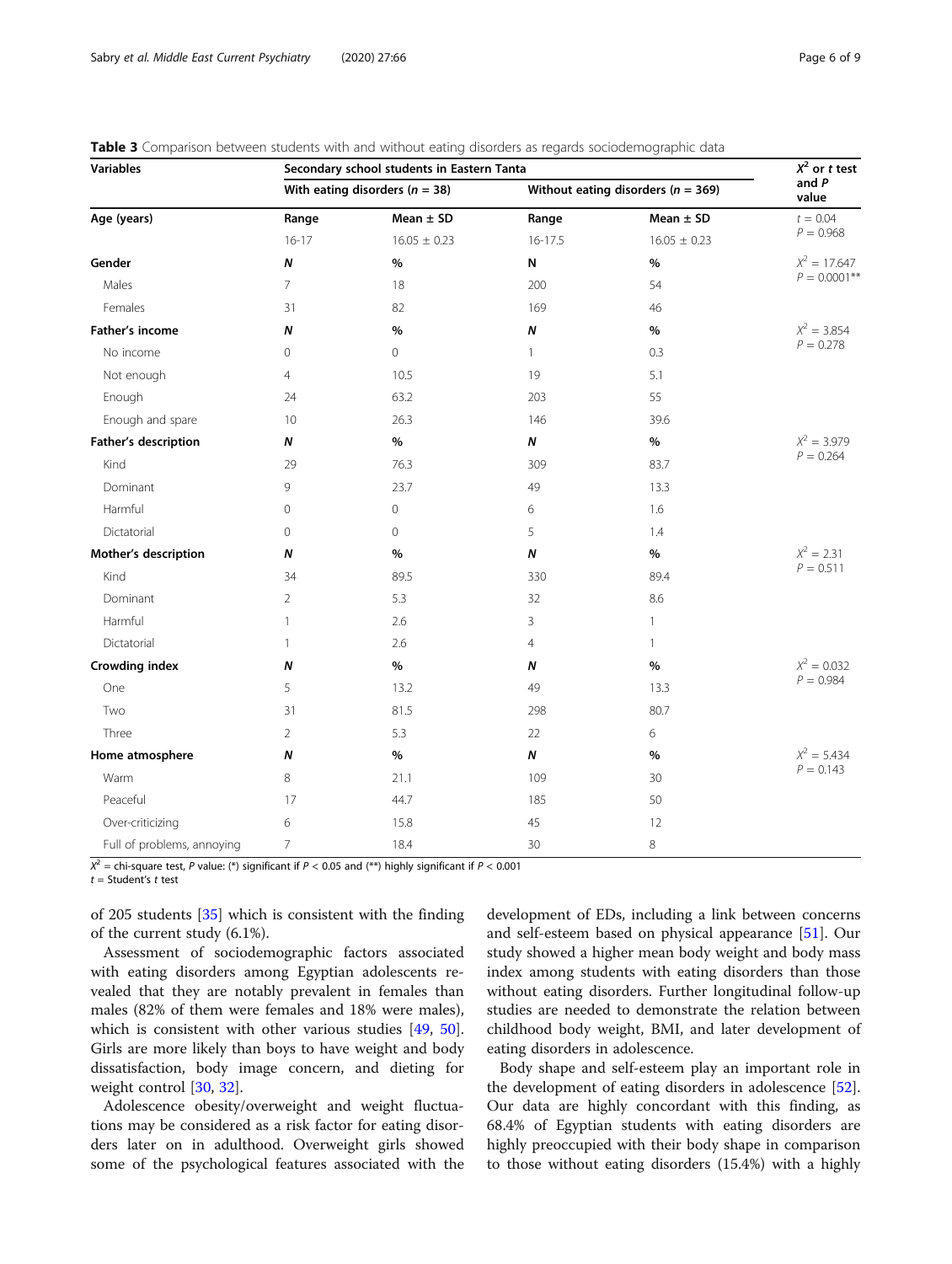<span id="page-6-0"></span>Table 4 Comparison between students with and without eating disorders as regards clinical characteristics

| <b>Variables</b>              | Secondary school students in Eastern Tanta | t test            |                                        |                   |                                 |  |
|-------------------------------|--------------------------------------------|-------------------|----------------------------------------|-------------------|---------------------------------|--|
|                               | With eating disorders ( $n = 38$ )         |                   | Without eating disorders ( $n = 369$ ) | P                 |                                 |  |
|                               | Range                                      | Mean $\pm$ SD     | Range                                  | Mean $\pm$ SD     |                                 |  |
| Body weight (kg)              | $40 - 130$                                 | $68.39 \pm 18.38$ | $34 - 120$                             | $64.72 \pm 14.42$ | 1.455<br>0.147                  |  |
| Body mass index (BMI)         | $17 - 45$                                  | $25.65 \pm 6.11$  | $16 - 39.6$                            | $23.52 \pm 4.52$  | 2.663<br>$0.008*$               |  |
| EAT-40 score                  | $30 - 61$                                  | $38.08 \pm 8.4$   | $3 - 29$                               | $16.51 \pm 6.62$  | 18.61<br>$0.0001**$             |  |
| Body shape preoccupation      | N                                          | $\%$              | N                                      | %                 |                                 |  |
| High (40-60 scores)           | 26                                         | 68.4              | 57                                     | 15.4              | $X^2 = 59.553$                  |  |
| Low (10-39 scores)            | 12                                         | 31.6              | 312                                    | 84.6              | $P = 0.0001$ **                 |  |
|                               | Range (10-60)                              | Mean $\pm$ SD     | Range                                  | Mean $\pm$ SD     |                                 |  |
| BSO-R-10 total score          | $32 - 60$                                  | $47.31 \pm 9.66$  | $10 - 60$                              | $26.68 \pm 11.80$ | $t = 10.423$<br>$P = 0.0001$ ** |  |
| Self-esteem                   | N                                          | $\%$              | $\boldsymbol{N}$                       | $\%$              |                                 |  |
| Low $(0-23$ score)            | 9                                          | 23.7              | 5                                      | 1.4               | $X^2 = 51.717$                  |  |
| Moderate & High (24-60 score) | 29                                         | 76.3              | 364                                    | 98.6              | $P = 0.0001$ **                 |  |
|                               | Range (0-60)                               | Mean $\pm$ SD     | Range                                  | Mean $\pm$ SD     |                                 |  |
| Self-esteem score             | $11 - 42$                                  | $25.92 \pm 5.97$  | 16-58                                  | $41.06 \pm 8$     | $t = 11.333$<br>$P = 0.0001$ ** |  |

significant statistical difference between them. In addition, students with eating disorders a have highly significant lower self-esteem (mean self-esteem score =  $25.92 \pm 5.97$ ) than students without eating disorders (mean self-esteem score =  $41.06 \pm 8.00$ ).

In agreement with other studies [[38,](#page-8-0) [53,](#page-8-0) [54\]](#page-8-0), our study showed that female gender, overweight (BMI = 25–29.9 kg/m<sup>2</sup>), low self-esteem, and high body shape preoccupation are significant predictive factors for the occurrence of eating disorders among adolescents.

One significant strength of our study was derived from using a representative sample, having high initial participation rates and low attrition rates, which closely represented the broader adolescent population.

Various limitations should also be considered in interpreting our results. First, being a cross-sectional design did not allow us to get causal inferences. Further longitudinal studies are required to confirm the causeeffect relationships. Second, the use of (EAT) may limit the detection of students with subthreshold symptoms of eating disorders.

#### Conclusions

The finding of this study revealed that adolescent eating disorders are a highly prevalent but underestimated mental health problem in Egypt. Nonetheless, our findings might shed light on multiple sociodemographic and clinical correlates for adolescent eating disorders. This involves a complex interplay of biological, social, cultural, and psychological factors. More research is needed to explore the mechanisms behind it. Provision of a simple screening tool for eating disorders at schools and educational institutions is highly recommended.

Table 5 Predictive factors of eating disorders among the study sample

| Independent variables                       | В     | <b>SE</b> | EX    | Confidence interval (CI) |             | Sig. (P    |
|---------------------------------------------|-------|-----------|-------|--------------------------|-------------|------------|
|                                             |       |           | (B)   | <b>Lower limit</b>       | Upper limit | value)     |
| <b>Predictive factors</b>                   |       |           |       |                          |             |            |
| Female gender                               | 1.957 | 0.492     | 7.077 | 2.698                    | 18.559      | $0.0001**$ |
| Overweight (BMI = $25-29.9$ )               | 1.482 | 0.718     | 4.401 | 1.078                    | 17.976      | $0.039*$   |
| Low self-esteem level (0-23 score)          | 1.430 | .562      | 0.239 | 0.011                    | 5.113       | $0.0001**$ |
| High body shape preoccupation (40–60 score) | 2.079 | 0.445     | 0.125 | 0.052                    | 0.299       | $0.0001**$ |

P value: (\*) significant if  $P < 0.05$  and (\*\*) highly significant if  $P < 0.001$ 

B logistic regression coefficient, SE standard error of B, Exp (B) estimated odds ratio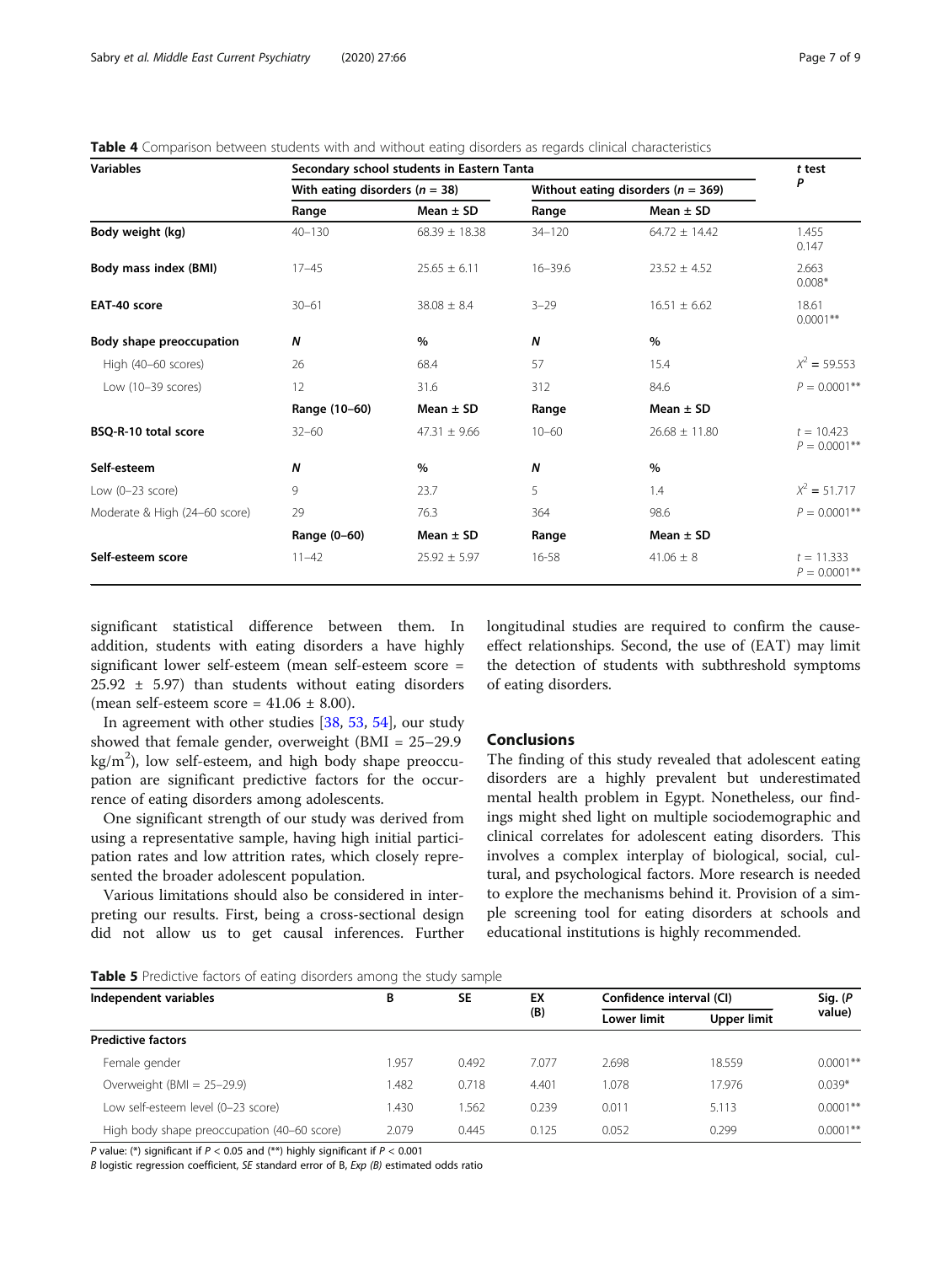#### <span id="page-7-0"></span>Abbreviations

AN: Anorexia nervosa; B: Logistic regression coefficient; BMI: Body mass index; BSQ-R-10: Body Shape Questionnaire-Revised-10; CI: Confidence interval; EAT: Eating Attitude Test; ED: Eating disorders; EDNOS: Eating Disorder Not Otherwise Specified; Exp (B): Estimated odds ratio; SCID-I: Structured Clinical Interview for DSM-IV axis I Disorders; SE: Standard error of B

#### Acknowledgements

We would like to thank all participants who dedicated their time and attention to participate in this work.

#### Authors' contributions

WS designed the methodology. GS analyzed and interpreted the patient data. NM was the founder of the research idea. HE reviewed the methodology and results. MS collected the patient data. MM and WS were major contributors in writing the manuscript. All authors read and approved the final manuscript

#### Funding

The authors of this manuscript declare that no funding bodies were involved in sponsoring or funding this research.

#### Availability of data and materials

All data generated or analyzed during this study are included in this published article.

#### Ethics approval and consent to participate

The authors received the acceptance of the Ministry of Education before starting the study procedures. In addition, a written informed consent was obtained from the school manager for all included subjects who agreed to participate in the study. All subjects were informed about the questionnaires being used in the study and students who only accepted to share in the study were included. Interviews with the students were done at each school in private places that were determined by the school manager. The study was conducted in accordance with the guidelines of the Research and Ethics Committee of Okasha Institute of Psychiatry, Ain Shams University. The reference number is not available as at the time of conducting this study, the ethical approval was only a necessity at the departmental level without any other prerequisites from the university.

#### Consent for publication

Not applicable

#### Competing interests

The authors declare that they have no competing interests.

#### Author details

<sup>1</sup>Okasha's Institute of Psychiatry, The WHO Collaborating Center for Mental Health Research & Training, Department of Neuropsychiatry, Ain Shams University, Abbasseyia, Ramses Street Extension, Dair Al-Malak, P.O. Box: 11657, Cairo, Egypt. <sup>2</sup> Community Medicine & Public Health, Faculty of Medicine, Tanta University, Tanta, Egypt. <sup>3</sup>El Abassia Mental Hospital, Cairo, Egypt.

#### Received: 6 October 2020 Accepted: 9 November 2020 Published online: 25 November 2020

#### References

- Lawler M, Nixon E (2011) Body dissatisfaction among adolescent boys and girls: the effects of body mass, peer appearance culture and internalization of appearance ideals. J Youth Adolesc 40(1):59–71
- 2. Bun CJ, Schwiebbe L, Schütz FN, Bijlsma-Schlösser JF, Hirasing RA (2012) Negative body image and weight loss behavior in Dutch school children. Eur J Public Health 22(1):130–133
- Davison TE, McCabe MP (2006) Adolescent body image and psychosocial functioning. J Soc Psychol 146(1):15–30
- Lee J, Lee Y (2016) The association of body image distortion with weight control behaviors, diet behaviors, physical activity, sadness, and suicidal ideation among Korean high school students: a cross-sectional study. BCM Public Health 16:39
- 5. Rodgers RF, Paxton SJ, McLean SA (2014) A biopsychosocial model of body image concerns and disordered eating in early adolescents' girls. J Youth Adolesc 43(5):814–823
- 6. Le Grange D, Crosby R, Rathouz P, Leventhal B (2007) A randomized controlled comparison of family-based treatment and supportive psychotherapy for adolescent bulimia nervosa. Archives of General Psychiatry 64:1049–1056
- 7. Bryant-Waugh R, Lask B (2013) Overview of eating disorders in childhood and adolescence. In: Bryant-Waugh R, Lask B (eds) eating disorders in childhood and adolescence. Routledge, New York, pp 33–49
- 8. Nasser M (1997) The sociocultural model of eating pathology. Culture and weight consciousness. Routledge, London
- 9. Ghannam F (1997) Fertile, plump and strong: the social construction of female body in low-income Cairo. Monographs in Reproductive Health no.3. Population Council Regional Office for West Asia and North Africa, Cairo
- 10. Al-Subaie AS (2000) Some correlates of dieting behavior in Saudi schoolgirls. Int J Eat Disord 28:242–246
- 11. Levine M (1987) How schools can combat student eating disorders: anorexia nervosa and bulimia. National Education Association, Washington, DC
- 12. Neumark-Sztainer D, Story M, Coller T (1999) Perceptions of secondary school staff toward the implementation of school-based activities to prevent weight-related disorders: a needs assessment. Am J Health Promot 13:153–156
- 13. Yager J, Andersen AE (2005) Clinical practice. Anorexia nervosa. N Engl J Med. 353(14):1481–1488
- 14. Stang J, Story M, Kalina B (1997) School-based weight management services: perceptions and practices of school nurses and administrators. Am J Health Promot 11:183–185
- 15. Garner DM, Garfinkel PE (1979) The Eating Attitudes Test: an index of the symptoms of anorexia nervosa. Psychol Med 9:273–279
- 16. Button EJ, Whitehouse A (1981) Subclinical anorexia nervosa. Psychol Med 9: 273–279
- 17. Nasser M (1994) The psychometric properties of the Eating Attitude Test in a non-Western population. Soc Psychiatry Psychiatr Epidemiol. 29(2):88–94
- 18. El Missiry A, Sorour A, Sadek A, Fahy T, AbdelMawgoud M, Asaad T (2004) Homicide and psychiatric illness: An Egyptian study (MD Thesis). Faculty of Medicine, Ain Shams University, Cairo
- 19. Mazzeo SE (1999) Modification of an existing measure of body image preoccupation and its relationship to disordered eating in female college students. J Couns Psychol 46(1):42–50. <https://doi.org/10.1037/0022-0167.46.1.42>
- 20. ElDesouky MM (2004) Body Shape Questionnaire- Revised-10- Arabic version. ElNahda ElMasria Library, Cairo
- 21. Cooper PJ, Taylor MJ, Cooper Z, Fairbum CG (1987) The development and validation of the Body Shape Questionnaire. Int J Eat Disord 6(4):485–494
- 22. El Dereni H, Salama M, Kamel A (1982) Self-esteem Scale. Dar El Fikr El Arabi, Cairo
- 23. Gowers SG, Bryant-Waugh R (2004) Management of child and adolescent eating disorders: the current evidence base and future directions. J Child Psychol Psychiatry 45:63–83
- 24. Abdulrahman OM, Mariam AM, Reema T, Osama AA, Essa YH, Faiza K, Mofida MB, Sabri S, Ismail H, Zahra D, Ch M (2012) Prevalence of overweight and obesity among adolescents in seven Arab countries: a cross-cultural study. J Obes 2012:981390, 5 pages. <https://doi.org/10.1155/2012/981390>
- 25. Ogden, CLet al (2004) Mean body weight, height, and body mass index, United States 1960–2002 advance data from vital and health statistics, Number 347
- 26. Janssen I, Heymsfield S, Wang Z, Ross R (2000) Skeletal muscle mass and distribution in 468 men and women aged 18–88 yr. J Appl Physiol 89(1):81–88
- 27. Vella CA, Kravitz L, Kravitz MS (2002) Gender differences in fat metabolism. IDEA Health and fitness source 20(10):36–46
- 28. Olweus D, Mattsson A, Schalling D, Löw H (1988) Circulating testosterone levels and aggression in adolescent males: a causal analysis. Psychosom Med 50(3):261–272
- 29. Ackard DM, Fulkerson JA, Neumark-Sztainer D (2007) Prevalence and utility of DSM-IV eating disorder diagnostic criteria among youth. Int J Eat Disord 40(5):409–417
- 30. Anderson CB, Bulik CM (2004) Gender differences in compensatory behaviors, weight and shape salience, and drive for thinness. Eat Behav. 5:1–11
- 31. Culbert KM, Racine SE, Klump KL (2011) The influence of gender and puberty on the heritability of disordered eating symptoms. Curr Top Behav Neurosci. 6:177–185